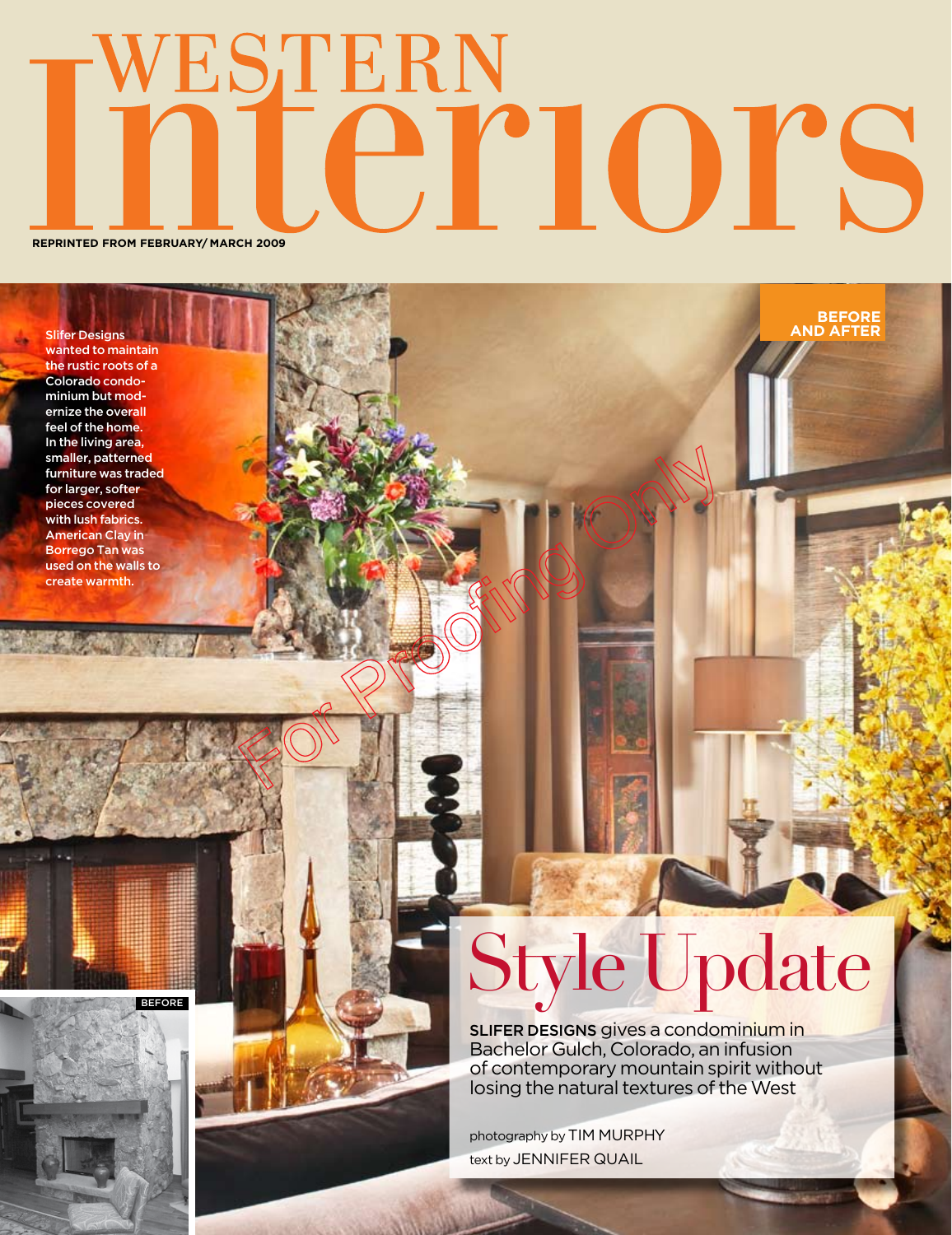

**left** The addition of hanging pendant lights from Oggetti and accent lights built into recycledwood crown molding brightens the windowless kitchen, as does the lighter-colored cabinetry from Genesis Innovations. Bar stools by John Hutton for Holly Hunt add glamour to the room. **below left** A dramatic multi-tiered horn chandelier from Ironies replaced a dated fixture. The custom dining table from Hudson Furniture is surrounded by chairs from Alfonso Marina and John Hutton for Holly Hunt.



"our goalwas to break from typical mountain design," says Slifer Designs' Tom Counter of a penthouse condominium he redesigned for a couple in Bachelor Gulch, Colorado. The interior architect says the home had great potential but was in need of softer lines and a better use of space. Without losing sight of the location, Counter and his colleagues updated the look and feel of the rooms and transformed the more traditional interior into one that was "eclectic, modern and sophisticated." Throughout the space, natural materials that echo the mountainous exterior environment mix with contemporary elements, found items and the recycled materials Counter likes to use because they "have character the newer materials don't."

Counter began by reconfiguring the condominium's main staircase, originally visible immediately upon coming in. The design team turned the staircase ninety degrees, creating a landing and "making the entry a very special place to arrive," says Counter. The entry walls were then clad with local moss rock to mirror the existing fireplace. "The stonework is one of the things people expect in the mountains, even if you're working on a contemporary design."

Though he maintained the moss rock facade of the living room fireplace, Counter updated its look with a contemporary mantel and custom fireplace doors. Smaller, patterned pieces of furniture were replaced by Holly Hunt sofas upholstered in silk from Nancy Corzine and Formations ottomans covered in Holland & Sherry cashmere.

In the dining room, Counter was challenged by an off-center exterior window that was unbalancing the room. "We had to ask ourselves, What can we do to the interior to make the window feel more centered?" he says. Counter created a sense of alignment among the dining table, chandelier and window. "We couldn't be exactly symmetrical," he says, "but we tried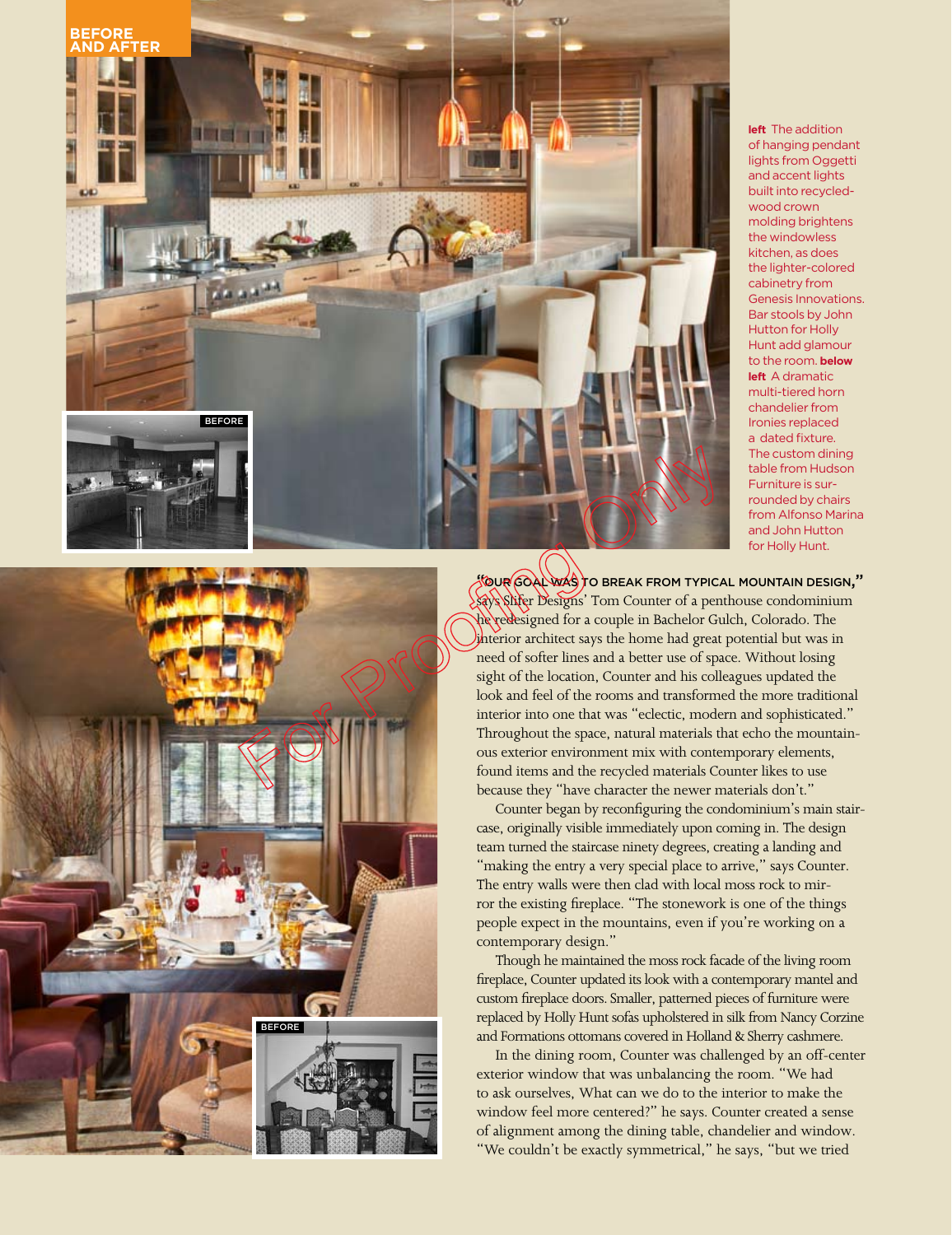

top In the master bedroom, fabrics from Le Crin, Creation Metaphores and Ann Gish create a luxurious setting **below** The tub area in the master bath took on a spaxike quality with a waterfall set amid a river stone backsplash from Ann Sacks



to make the window look as though it really belonged where it was." An outdated chandelier and patterned chairs were traded for a multi-tiered horn chandelier from Ironies, a custom dining table from Hudson Furniture and lush fabrics from Great Plains, Castel and Donghia.

The kitchen needed a brighter palette and lighting tailored to overcome its lack of windows. Counter added accent lights built into new recycled-wood crown molding. The accent lights shine directly onto the new lighter-finished, glass-fronted cabinets. "We paid very close attention to lighting," he says. "We get a lot of sunshine, but we get very short days in midwinter." Cooler materials like a poured-concrete countertop and black granite farmhouse sink are warmed by barstools upholstered in creamy fabric from Pollack and pendant lamps in sunset hues from Oggetti.

In the master suite, soothing brown and blue tones complement the rich cherrywood of the antique sleigh bed from Tara Shaw Antiques. Luxury was the key for the room's fabrics draperies from Le Crin and a coverlet from Ann Gish among the opulent yet soft touches.

The master bath was transformed into a virtual spa, complete with waterfall and adjustable colored lights. The river stones in the dramatic Ann Sacks backsplash in the tub area are mimicked by the very shape of the room, with the shower seat, tub deck and vanity countertop, all from Decorative Materials, forming one smoothly flowing line.

Counter says the interior updates have made the home feel more complete. "The space had a very unfinished feeling to it before," he notes. "The lines were harsh and disturbing, but we turned them into very positive shapes. We had a good opportunity here to do things better."  $+$